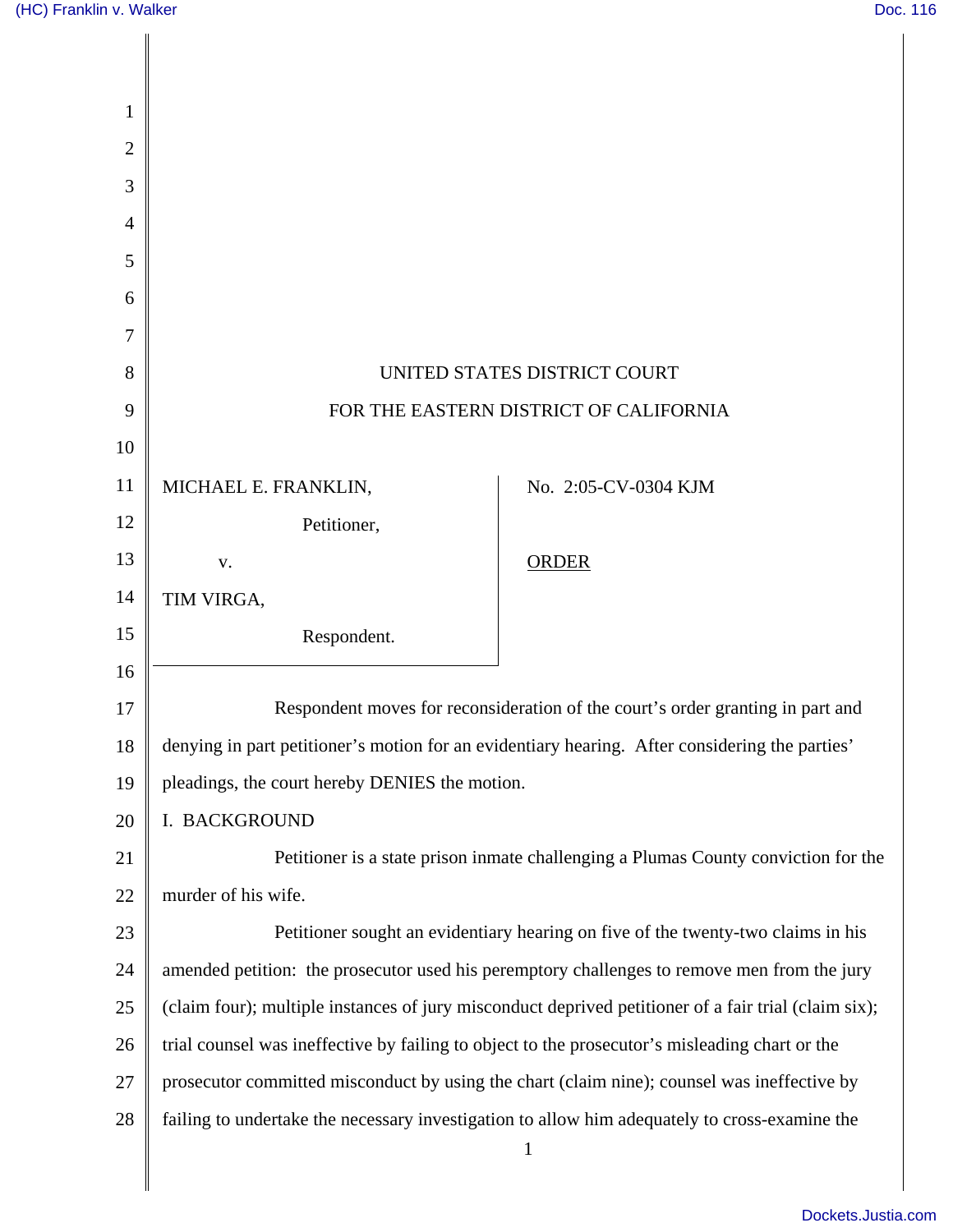| $\mathbf{1}$   | prosecution's biomechanical engineering expert (claim eleven); and petitioner was denied a fair              |
|----------------|--------------------------------------------------------------------------------------------------------------|
| 2              | trial because he was not permitted to conduct dynamic testing on the snowmobile (claim twelve).              |
| 3              | This court granted the motion as to petitioner's claim that during trial Juror No. 3                         |
| $\overline{4}$ | told Mark Delizio he believed petitioner was guilty. ECF No. 109 at 28. It found the state court's           |
| 5              | factual resolution of this issue unreasonable under 28 U.S.C. $\S$ 2254(d)(2) because the state courts       |
| 6              | concluded Juror No. 3's declaration was more reliable than Delizio's without holding an                      |
| $\tau$         | evidentiary hearing and determined that petitioner had made a colorable claim of juror bias. ECF             |
| 8              | No. 109 at 24-25.                                                                                            |
| 9              | II. STANDARDS FOR A MOTION FOR RECONSIDERATION                                                               |
| 10             | "A district court's power to rescind, reconsider, or modify an interlocutory order is                        |
| 11             | derived from the common law, not from the Federal Rules of Civil Procedure." City of                         |
| 12             | Los Angeles v. Santa Monica BayKeeper, 254 F.3d 882, 886 (9th Cir. 2001); McConnell v.                       |
| 13             | Lassen Cnty., No. 2:05-cv-0909 FCD DAD, 2008 WL 4482853, at *2 (E.D. Cal. Oct. 3, 2008)                      |
| 14             | ("Where reconsideration of a non-final order is sought, the court has 'inherent jurisdiction to              |
| 15             | modify, alter, or revoke it."" (quoting <i>United States v. Martin</i> , 226 F.3d 1042, 1048-49 (9th Cir.    |
| 16             | 2000)). In addition, Federal Rule of Civil Procedure 54(b) authorizes courts to revise "any order            |
| 17             | or other decision that adjudicates fewer than all the claims or the rights and liabilities of fewer          |
| 18             | than all the parties at any time before the entry of a judgment adjudicating all the claims and              |
| 19             | all the parties' rights and liabilities." FED. R. CIV. P. 54(b); Regents of Univ. of Calif. v.               |
| 20             | <i>Bernzomatic</i> , No. 2:10-cv-1224 FCD GGH, 2011 WL 666912, at *2 (E.D. Cal. Feb. 11, 2011)               |
| 21             | (relying on Rule 54 in deciding whether to reconsider the denial of summary judgment).                       |
| 22             | Reconsideration is appropriate where there has been an intervening change in controlling law,                |
| 23             | new evidence has become available, or it is necessary to correct clear error or prevent manifest             |
| 24             | injustice. <i>Cachil Dehe Band of Wintun Indians v. California</i> , 649 F. Supp. 2d 1063, 1069 (E.D.        |
| 25             | Cal. 2009) (citing School Dist. No. 1J Multnomah Cnty. v. AC&S Inc., 5 F.3d 1255, 1263 (9th                  |
| 26             | Cir. 1993)). <sup>1</sup> A party should "not use a motion for reconsideration to raise arguments or present |
| 27             | $1$ Petitioner takes respondent to task for citing Rule 59(e) of the Federal Rules of Civil                  |

<sup>28</sup>  Procedure, as that rule allows the court to alter or amend a judgment. Although petitioner is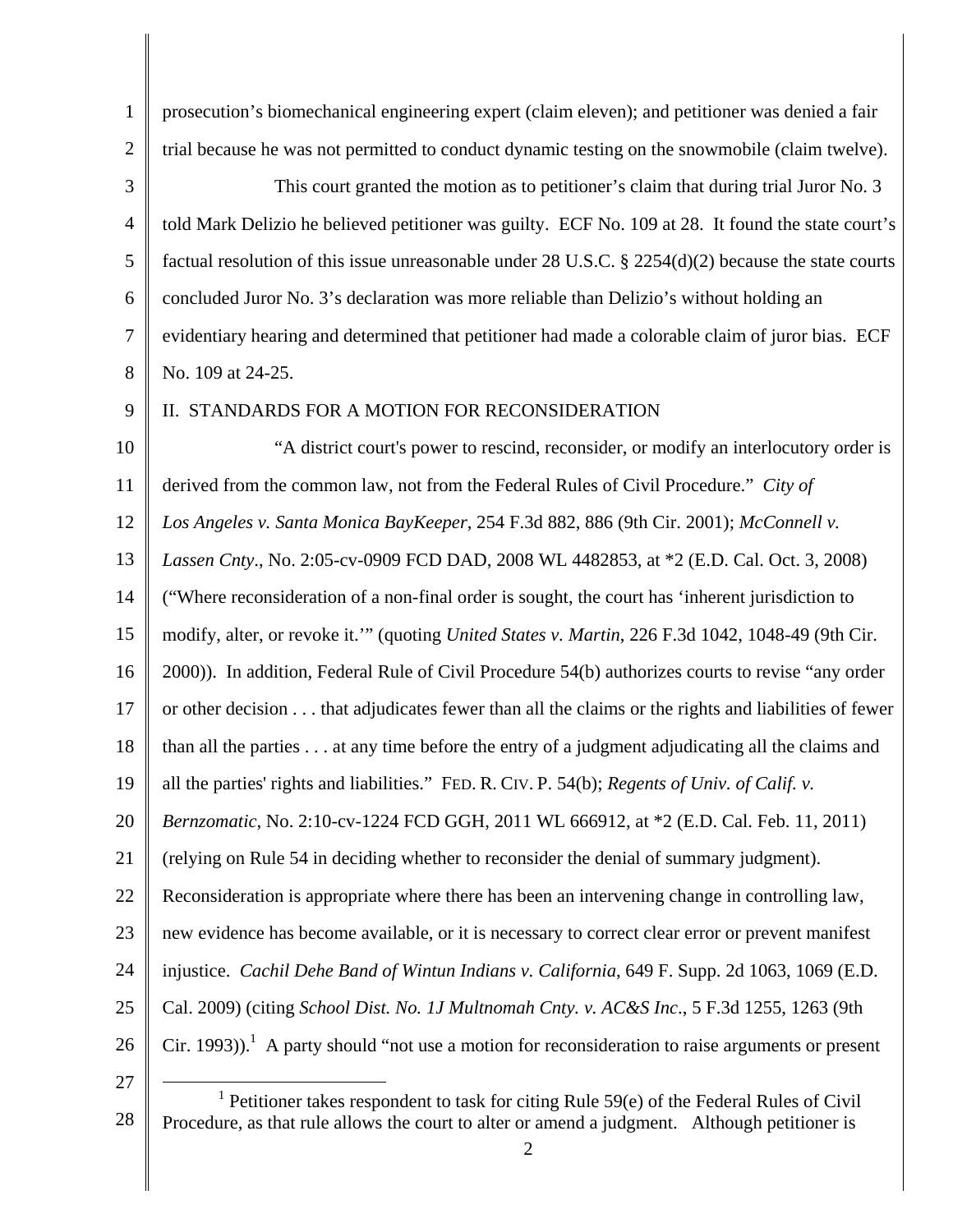| $\mathbf{1}$   | new evidence for the first time when it could reasonably have been raised earlier in the litigation,"                                                                                                          |  |
|----------------|----------------------------------------------------------------------------------------------------------------------------------------------------------------------------------------------------------------|--|
| $\overline{2}$ | id., nor should the party "ask the court to rethink matters already decided." American Rivers v.                                                                                                               |  |
| 3              | NOAA Fisheries, No. CV-04-00061-RE, 2006 WL 1983178, at *2 (D. Or. Jul. 14, 2006) (citing                                                                                                                      |  |
| $\overline{4}$ | Motorola, Inc. v. J.B. Rodgers Mech. Contractors, 215 F.R.D. 581, 582 (D. Ariz. 2003)).                                                                                                                        |  |
| 5              | Under Local Rule 230(j), the party moving for reconsideration must set forth:                                                                                                                                  |  |
| 6              | $(1)$ when and to what [j]udge the prior motion was made;                                                                                                                                                      |  |
| 7              | $(2)$ what ruling  was made thereon; (3) what new or different facts<br>or circumstances are claimed to exist which did not exist or were<br>not shown upon such prior motion, or what other grounds exist for |  |
| 8<br>9         | the motion; and (4) why the facts or circumstances were not shown<br>at the time of the prior motion.                                                                                                          |  |
| 10             | L.R. 230(j). "To succeed, a party must set forth facts or law of a strongly convincing nature to                                                                                                               |  |
| 11             | induce the court to reverse its prior decision." <i>Knight v. Rios</i> , No. 1:09–cv–00823–AWI–JLT                                                                                                             |  |
| 12             | HC, 2010 WL 5200906, at *2 (E.D. Cal. Dec.15, 2010).                                                                                                                                                           |  |
| 13             | <b>III. ANALYSIS</b>                                                                                                                                                                                           |  |
| 14             | Respondent asks this court to reconsider its prior order because of the Supreme                                                                                                                                |  |
| 15             | Court's decision in <i>Marshall v. Rodgers</i> , ___ U.S. __, 133 S. Ct. 1446 (2013), and because Juror                                                                                                        |  |
| 16             | No. 3, Randall Lynn Beck, is deceased. ECF No. 110. He also argues that the evidentiary                                                                                                                        |  |
| 17             | hearing is not warranted under 28 U.S.C. $\S$ 2254(d)(2) because "the premise that a state court may                                                                                                           |  |
| 18             | not make an evidentiary finding regarding conflicting evidence without holding a hearing is flatly                                                                                                             |  |
| 19             | wrong," and argues the court erred in finding the juror misconduct claim colorable. ECF No. 110                                                                                                                |  |
| 20             | at 6.                                                                                                                                                                                                          |  |
| 21             | Petitioner counters that <i>Marshall</i> does not change the law and is, in any event,                                                                                                                         |  |
| 22             | inapplicable, as it concerns $\S 2254(d)(1)$ , not (d)(2). He contends the court correctly found the                                                                                                           |  |
| 23             | claim to be colorable and properly analyzed the applicable law under $(d)(2)$ . Finally, he notes                                                                                                              |  |
| 24             | 11111                                                                                                                                                                                                          |  |
| 25             |                                                                                                                                                                                                                |  |
| 26             | correct, in practice the courts refer to Rule 59 cases when discussing the standard for Rule 54<br>motions. See, e.g., Drover v. LG Elecs. USA, Inc., No. 2:12-CV-510 JCM (VCF), 2013 WL                       |  |
| 27             | 632103, at *1 (D. Nev. Feb. 19, 2013) (considering a motion to reconsider an interlocutory order                                                                                                               |  |
| 28             | and citing, among other things, <i>School Dist. No. IJ</i> , 5 F.3d 1255, a Rule 59(e) case); see also<br>Cachil Dehe Band of Wintun Indians, 649 F. Supp. 2d at 1069 (same).<br>3                             |  |
|                |                                                                                                                                                                                                                |  |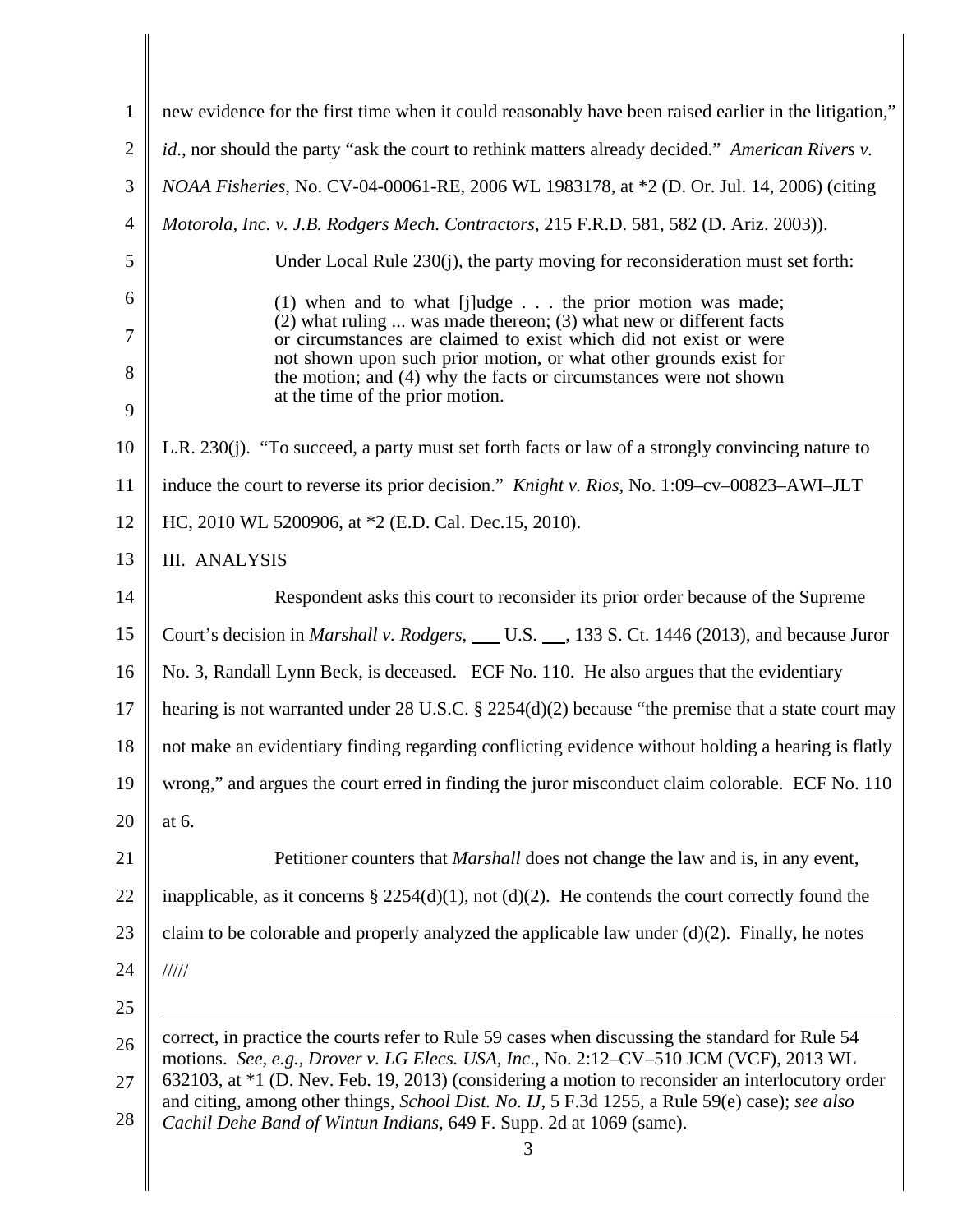that despite the death of Juror No. 3, other witnesses to the conversation are available. ECF No. 114.

3 4 5 6 7 8 9 10 In reply, respondent argues that this court is bound by the state court's purely legal determination that even if Juror No. 3 had expressed a preliminary opinion on petitioner's guilt, petitioner would not be entitled to relief because of the juror's assurance that "'he did not make his final decision concerning guilt until jury deliberations." ECF No. 115 at 8 (quoting Lodg. Doc. 4 at 46-47). He also argues that the trial court properly evaluated the credibility of the competing declarations, rejecting Delizio's because he claimed Juror No. 3 had been introduced to him as the jury foreman early in the proceedings, before the foreman would have been elected. ECF No. 115 at 9.

11 12 13 14 15 16 17 18 19 Respondent presents nothing in the instant motion that is new or could not have been raised when his initial briefing was filed. First, the obituary for Juror No. 3 shows he died in 2010, before respondent filed his opposition to the motion. Second, in his opposition, respondent argued, as he does here, the claim of juror misconduct is not colorable. Third, respondent did argue generally that AEDPA's restrictions barred a hearing in this case; nothing prevented him from presenting the more complete analysis of  $\S 2254(d)(2)$  he now offers. Fourth, even assuming the standards under § 2254(d)(1) govern, *Marshall* does not apply in this case, as explained below. Although these are sufficient bases to deny the motion, the motion also fails on the merits.

20

1

2

A. The Death of Juror No. 3

21 22 23 24 25 26 27 Respondent argues that any testimony from Delizio and his wife and Juror No. 3's widow about Juror No. 3's comment would be inadmissible hearsay, rendering any hearing futile. ECF No. 115 at 2. At this point in the proceedings, the court need not resolve respondent's single-sentence hearsay objection, but rather will wait to resolve any evidentiary disputes until petitioner proffers evidence. *See* FED. R. EVID. 803(3); *United States v. Wood,* 299 U.S. 123, 145-46 (1936) ("Impartiality is not a technical conception. It is a state of mind"). /////

28 /////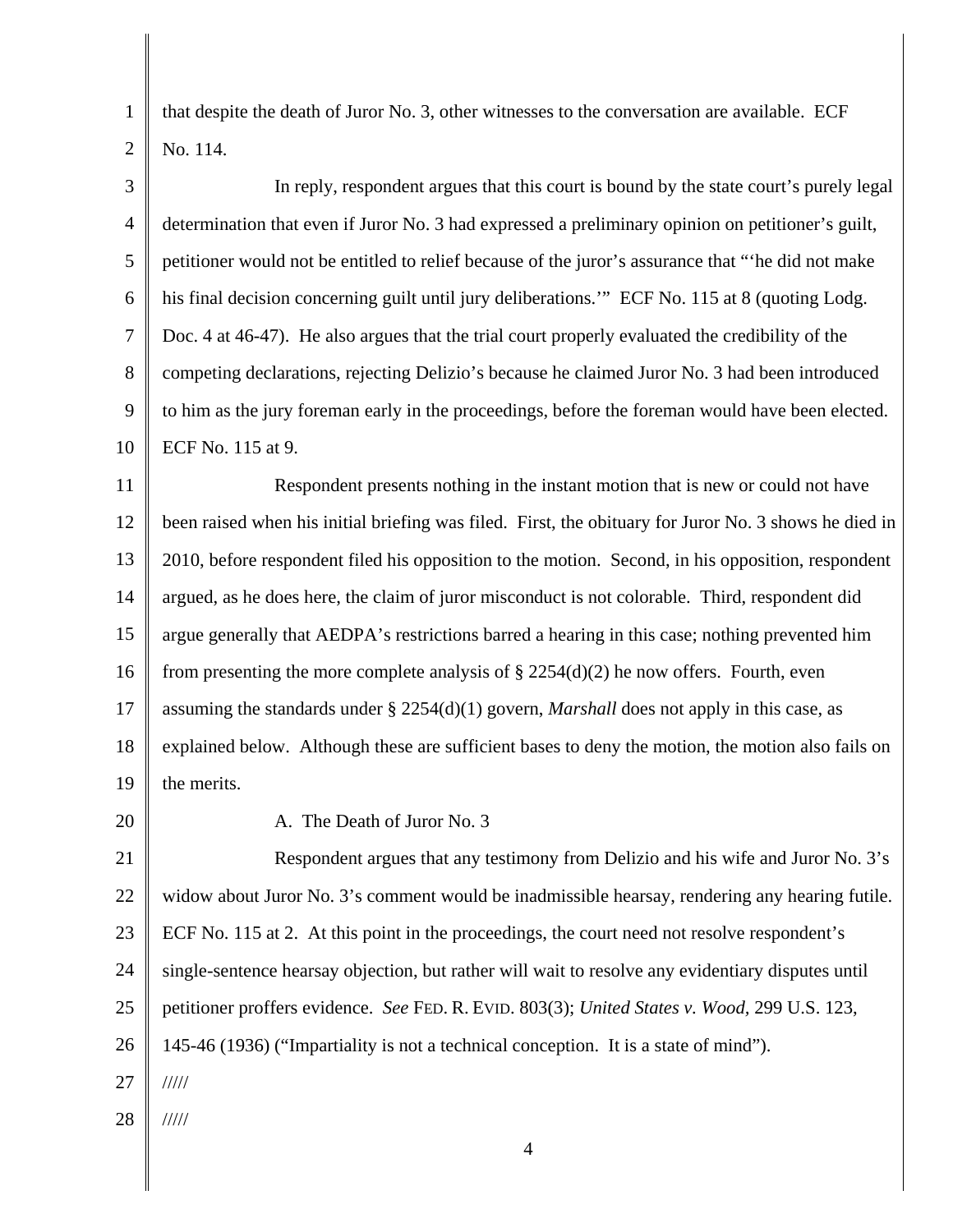B. The Claim is Colorable

2 3 4 5 6 7 A habeas petitioner is entitled to an evidentiary hearing to develop the facts of a claim, subject to the restrictions of § 2254(d) & (e), "if he has presented a colorable claim for relief. Petitioner's claim is colorable if he has alleged specific facts that, if true, would entitle him to relief." *Tilcock v. Budge*, 538 F.3d 1138, 1145-46 (9th Cir. 2008), *cert. denied sub nom. Tilcock v. Donat*, 555 U.S. 1112 (2009) (citing *Earp v. Ornoski*, 431 F.3d 1158, 1167 (9th Cir. 2005)).

8 9 10 11 12 13 14 In this case, petitioner has presented evidence that Juror No. 3 told others he believed petitioner was guilty long before the case was given to the jury for resolution. While it is true, as respondent argues, that "'it is virtually impossible to shield jurors from every contact or influence that might theoretically affect their vote,'" ECF No. 110 at 5 (quoting *Smith v. Phillips*, 455 U.S. 209, 217 (1982)), that does not strip petitioner's claim of its color, because a juror who cannot or does not move beyond his initial impression is a partial juror. *See Irvin v. Dowd*, 366 U.S. 717, 723 (1961).

15

1

C. Section 2254(d)

16 17 18 19 20 21 22 23 24 25 26 27 28 Respondent argues this court is bound by the state court's legal determination that petitioner's constitutional rights were not violated because Juror No. 3 said he did not come to a final conclusion about petitioner's guilt until deliberations. ECF No. 115 at 2-3. However, the question of a juror's bias is a question of fact: "The trial judge is of course applying some kind of legal standard to what he sees and hears, but his predominant function in determining juror bias involves credibility findings whose basis cannot easily be discerned from an appellate record. These are 'factual issues' that are subject to § 2254(d)." *Wainwright v. Witt*, 469 U.S. 412, 429 (1985); *see also Patton v. Yount*, 467 U.S. 1025, 1036 (1984) (rejecting the idea that the question of juror partiality is a mixed question of law and fact, saying "it is plainly one of historical fact: did a juror swear that he could set aside any opinion he might hold and decide the case on the evidence, and should the juror's protestation of impartiality have been believed"); *Rushen v. Spain*, 464 U.S. 114, 120 (1983) (noting that while the decision whether constitutional error was /////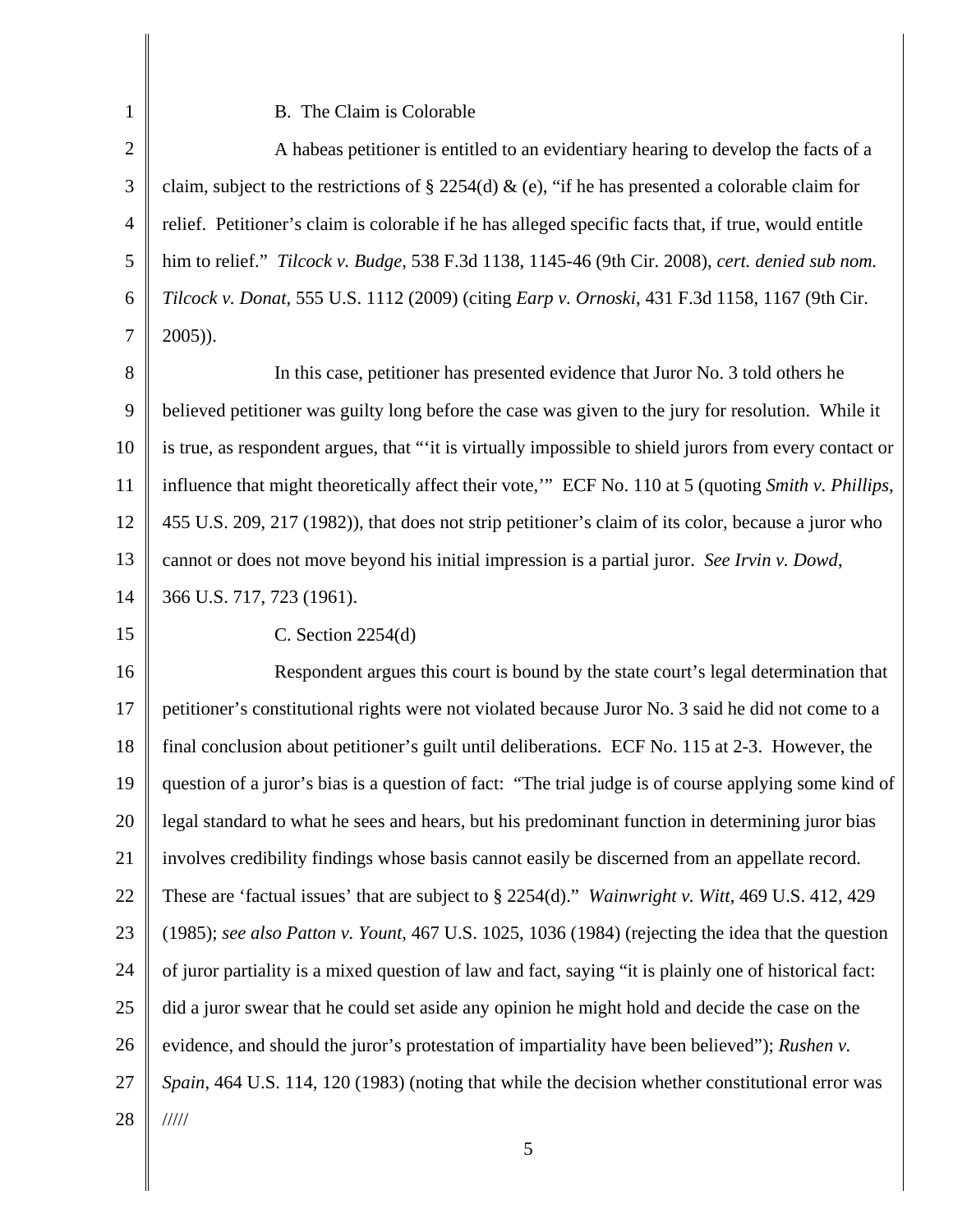1 2 harmless is one of federal law, the question whether a seated juror's ex parte discussion with the trial judge affected the juror's impartiality was a question of historical fact).<sup>2</sup>

3 4 5 6 7 8 9 10 11 12 13 14 15 16 Respondent then argues "the premise that a state court may not make an evidentiary finding regarding conflicting evidence without holding a hearing is flatly wrong." ECF No. 110 at 6. He cites two cases, neither of which are pertinent. In *McDaniel v. Brown*, 558 U.S. 120, 131 (2010), cited with a *"cf*." signal, the Court said only that a court evaluating a sufficiency-of-evidence claim must consider all the evidence admitted by the trial court, regardless of whether the evidence was admitted erroneously. The other, *Sell v. United States*, 539 U.S. 166 (2003), considered whether the government could administer psychotropic medication to render a mentally ill defendant competent to stand trial. Respondent plucks some quotations from the opinion suggesting that the fairness of the fact-finding proceeding is essentially a legal question; one problem is that the pinpoint cite respondent provides does not point to the quoted material. The other problem is, of course, that this court is not relying on any problems with the state's fact-finding process to invalidate petitioner's conviction, but rather to determine whether an evidentiary hearing is appropriate. Under Circuit authority, a hearing is proper in these circumstances. *Earp*, 431 F.3d at 1169.

17

## D. *Marshall*

18 19 20 21 22 23 24 25 In *Marshall,* the Supreme Court found the Ninth Circuit had erred in grafting its circuit jurisprudence, about the denial of a request for the reappointment of counsel following a defendant's decision to represent himself, onto the Supreme Court's discussion of the right of self-representation. 133 S. Ct. at 1450. As petitioner notes, this case deals only with § 2254(d)(1), whereas this court found the evidentiary hearing appropriate under § 2254(d)(2). Moreover, the argument that this court used circuit precedent "to refine or sharpen a general principle of Supreme Court jurisprudence" is specious. *Id*. In *Irvin*, the Supreme Court examined the question of jury impartiality, considering whether a jury drawn from a community

26

 $\overline{a}$ 

<sup>27</sup>  28 2 Although *Witt* and *Patton* dealt with the partiality of prospective jurors, *Rushen* concerned the partiality of a seated juror. In both instances, the court found the question of partiality to be one of fact.